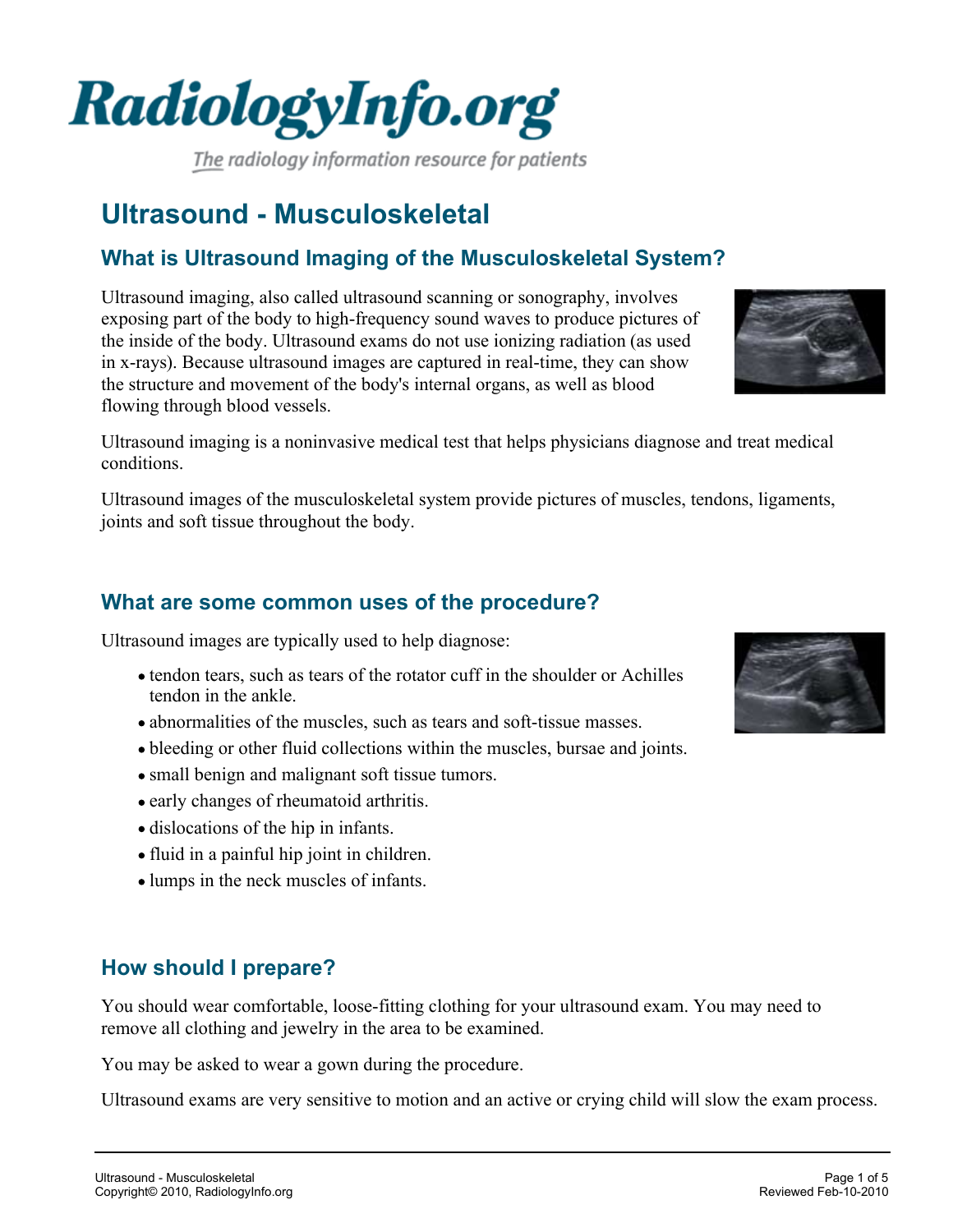To ensure a smooth experience, it would be beneficial to explain the procedure to the child prior to the exam. You may bring a book to read to the child to ease anxiety. Ultrasound departments often have a television in the examination room and the child's favorite show may be played if there are no other available distractions.

No other preparation is required.

### **What does the equipment look like?**

Ultrasound scanners consist of a console containing a computer and electronics, a video display screen and a transducer that is used to scan the body and blood vessels. The transducer is a small hand-held device that resembles a microphone, attached to the scanner by a cord. The transducer sends out high frequency sound waves into the body and then listens for the returning echoes from the tissues in the body. The principles are similar to sonar used by boats and submarines.

The ultrasound image is immediately visible on a nearby video display screen that looks much like a computer or television monitor. The image is created based on the amplitude (strength), frequency and time it takes for the sound signal to return from the patient to the transducer and the type of body structure the sound travels through.

#### **How does the procedure work?**

Ultrasound imaging is based on the same principles involved in the sonar used by bats, ships and fishermen. When a sound wave strikes an object, it bounces back, or echoes. By measuring these echo waves it is possible to determine how far away the object is and its size, shape, and consistency (whether the object is solid, filled with fluid, or both).

In medicine, ultrasound is used to detect changes in appearance of organs, tissues, and vessels or detect abnormal masses, such as tumors.

In an ultrasound examination, a transducer both sends the sound waves and records the echoing waves. When the transducer is pressed against the skin, it directs small pulses of inaudible, high-frequency sound waves into the body. As the sound waves bounce off of internal organs, fluids and tissues, the sensitive microphone in the transducer records tiny changes in the sound's pitch and direction. These signature waves are instantly measured and displayed by a computer, which in turn creates a real-time picture on the monitor. One or more frames of the moving pictures are typically captured as still images.

### **How is the procedure performed?**

For most ultrasound exams of the musculoskeletal system, the patient is seated on an examination table or a swivel chair. For some ultrasound exams, the patient is positioned lying face-up on an examination table that can be tilted or





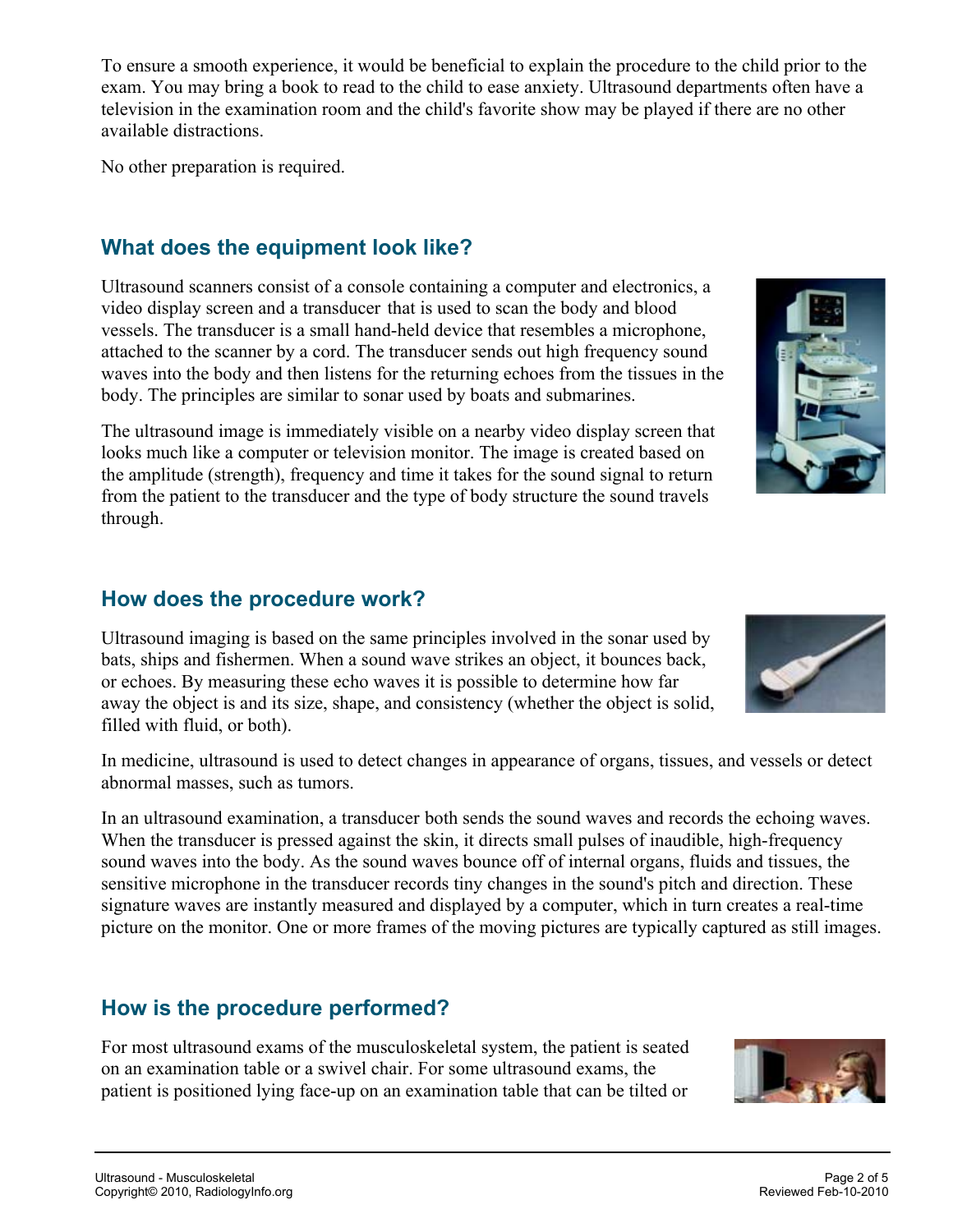moved.

Almost all of the ultrasound studies of infants and children are performed with the child lying on his or her back on the examination table.



A clear water-based gel is applied to the area of the body being studied to help the transducer make secure contact with the body and eliminate air pockets between the transducer and the skin. The sonographer (ultrasound technologist) or radiologist then presses the transducer firmly against the skin in various locations, sweeping over the area of interest or angling the sound beam from a farther location to better see an area of concern.

When the examination is complete, the patient may be asked to dress and wait while the ultrasound images are reviewed. However, the sonographer or radiologist is often able to review the ultrasound images in real-time as they are acquired and the patient can be released immediately.

This ultrasound examination is usually completed within 15-30 minutes but may occasionally take longer.

### **What will I experience during and after the procedure?**

Most ultrasound examinations are painless, fast and easy.

After you are positioned on the examination table, the radiologist or sonographer will apply some warm water-based gel on your skin and then place the transducer firmly against your body, moving it back and forth over the area of interest until the desired images are captured. There is usually no discomfort from pressure as the transducer is pressed against the area being examined.

If scanning is performed over an area of tenderness, you may feel pressure or minor pain from the transducer.

The radiologist or sonographer may ask you to move the extremity being examined or may move it for you to evaluate not only anatomy but also function of a joint, muscle, ligament or tendon.

Once the imaging is complete, the gel will be wiped off your skin.

After an ultrasound exam, you should be able to resume your normal activities immediately.

# **Who interprets the results and how do I get them?**

A radiologist, a physician specifically trained to supervise and interpret radiology examinations, will analyze the images and send a signed report to your primary care physician or the physician who referred you for the exam, who will share the results with you. In some cases the radiologist may discuss results with you at the conclusion of your examination.

# **What are the benefits vs. risks?**

**Benefits**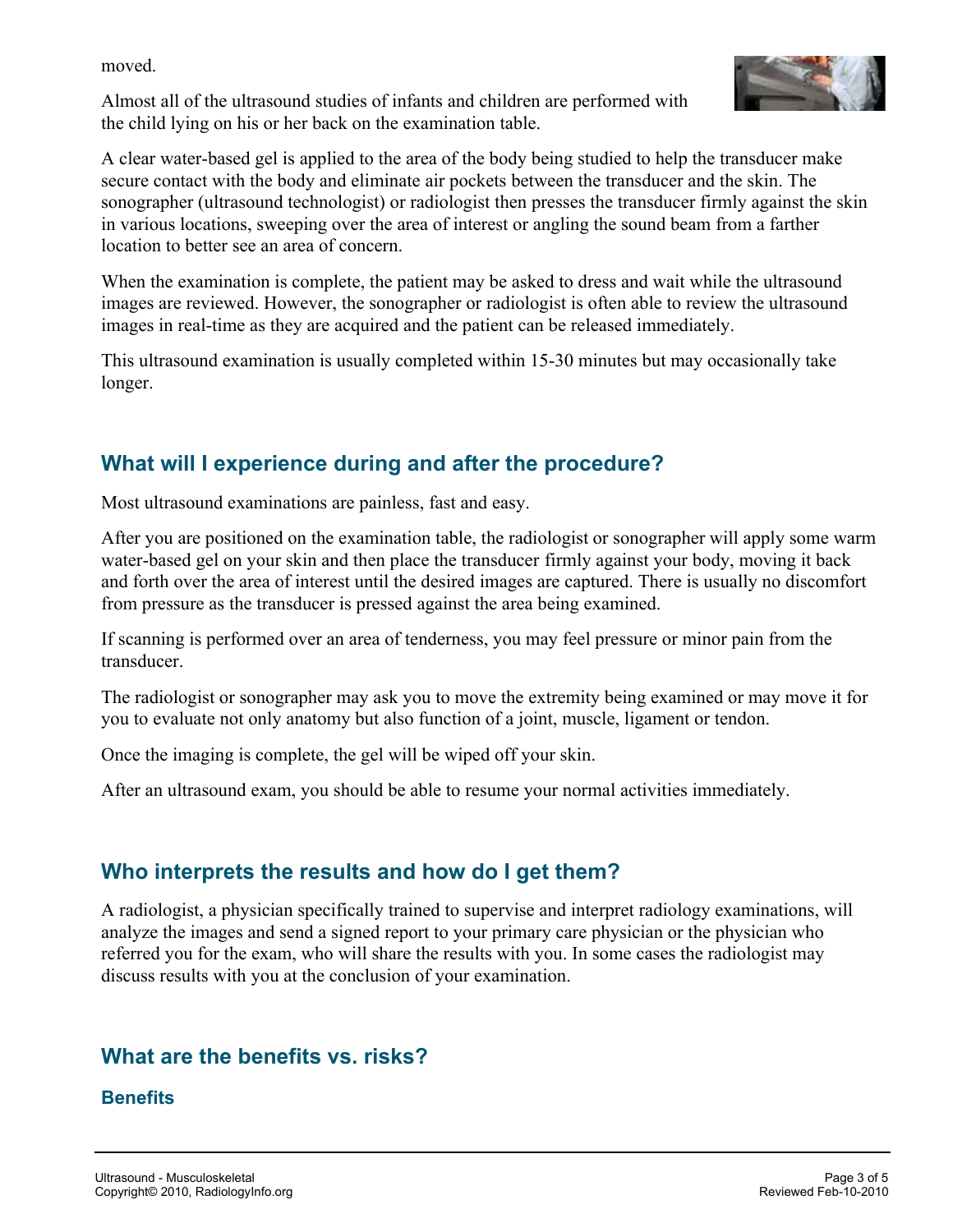- Most ultrasound scanning is noninvasive (no needles or injections) and is usually painless.
- Ultrasound is widely available, easy-to-use and less expensive than other imaging methods.
- Ultrasound imaging does not use any ionizing radiation.
- Ultrasound scanning gives a clear picture of soft tissues that do not show up well on x-ray images.
- Ultrasound provides real-time imaging, making it a good tool for guiding minimally invasive procedures such as needle biopsies and needle aspiration.
- Unlike the strong magnetic field of magnetic resonance imaging (MRI), ultrasound is not affected by cardiac pacemakers, ferromagnetic implants or fragments within the body. Ultrasound is also an excellent alternative to MRI for claustrophobic patients.
- Ultrasound may actually have advantages over MRI in seeing tendon structure, which is better appreciated by ultrasound than MRI.
- The hip joints of infants, unlike those of adults, are largely made of cartilage which allows excellent views of them using ultrasound.

#### **Risks**

For standard diagnostic ultrasound there are no known harmful effects on humans.

#### **What are the limitations of Ultrasound Imaging of the Musculoskeletal System?**

Ultrasound has difficulty penetrating bone and therefore can only see the outer surface of bony structures and not what lies within. For visualizing internal structure of bones or certain joints, other imaging modalities such as MRI are typically used.

Ultrasound has not proven useful in detecting whiplash injuries or other causes of back pain.

#### **Disclaimer**

This information is copied from the RadiologyInfo Web site (http://www.radiologyinfo.org) which is dedicated to providing the highest quality information. To ensure that, each section is reviewed by a physician with expertise in the area presented. All information contained in the Web site is further reviewed by an ACR (American College of Radiology) - RSNA (Radiological Society of North America) committee, comprising physicians with expertise in several radiologic areas.

However, it is not possible to assure that this Web site contains complete, up-to-date information on any particular subject. Therefore, ACR and RSNA make no representations or warranties about the suitability of this information for use for any particular purpose. All information is provided "as is" without express or implied warranty.

Please visit the RadiologyInfo Web site at **http://www.radiologyinfo.org** to view or download the latest information.

**Note:** Images may be shown for illustrative purposes. Do not attempt to draw conclusions or make diagnoses by comparing these images to other medical images, particularly your own. Only qualified physicians should interpret images; the radiologist is the physician expert trained in medical imaging.

#### **Copyright**

This material is copyrighted by either the Radiological Society of North America (RSNA), 820 Jorie Boulevard, Oak Brook, IL 60523-2251 or the American College of Radiology (ACR), 1891 Preston White Drive, Reston, VA 20191-4397. Commercial reproduction or multiple distribution by any traditional or electronically based reproduction/publication method